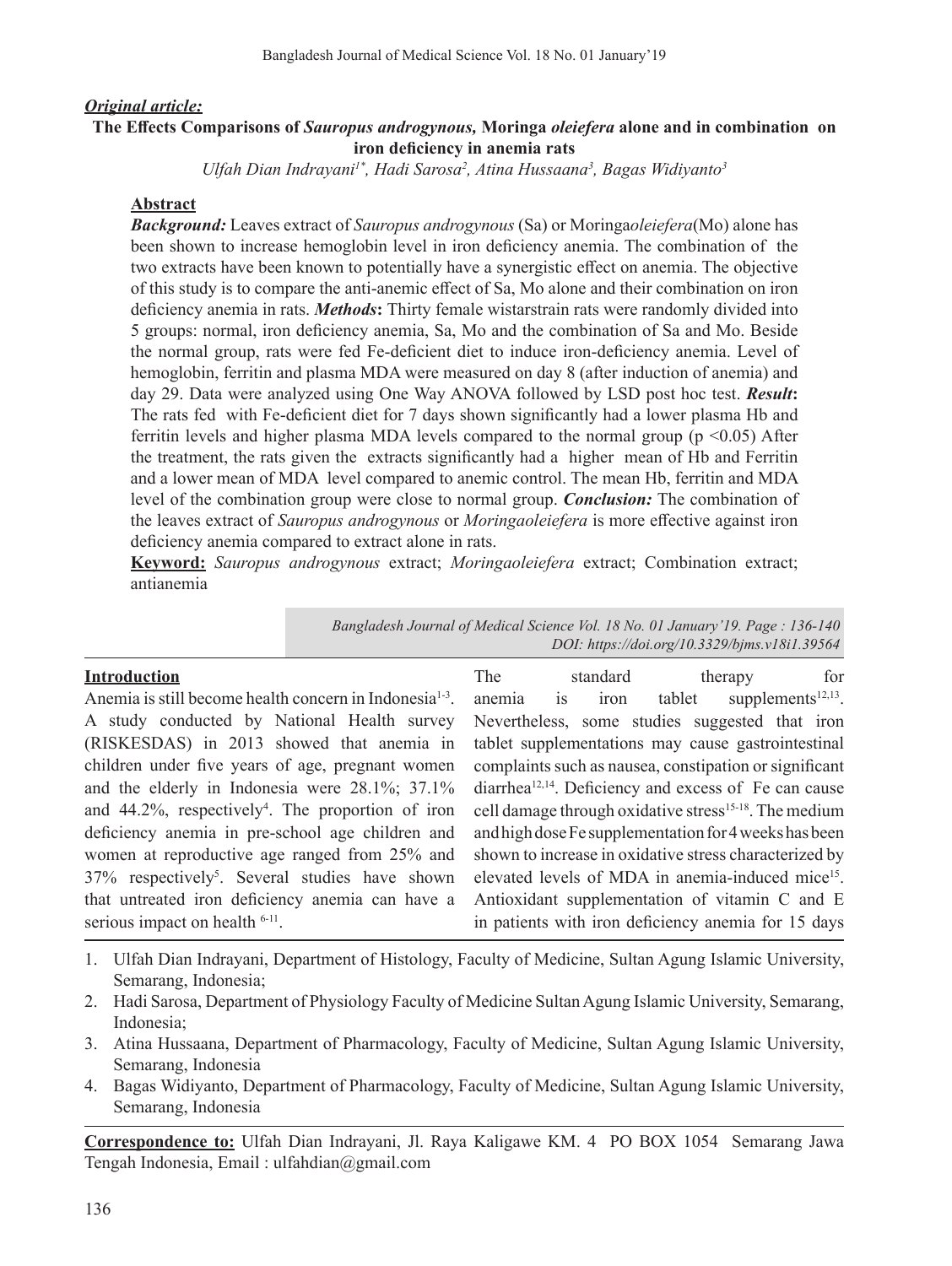#### decreases plasma MDA17.

Indonesia has a lot of plants with potential for antianemia and antioxidants therapy, such as *Sauropus androgynous* and *Moringa oleiefera*19-21. *Sauropus androgynous* and *Moringa oleiefera*  leaves are commonly consumed as leafy vegetable. These plants are easy to be found and used. *Sauropus androgynous* leaves contain higher Fe than *Moringa oleiefera*. However, the utilization of *Sauropus androgynous* leaves as antianemia therapy should consider the safety range of the dose. There was a report on that outbreak of bronchiolitis obliterans after the consumption of *Sauropus androgynous* leaf juice<sup>22</sup>.

*Sauropus androgynous* and *Moringa oleiefera* leaf have a complementary macronutrient and micronutrient compositions. The composition of minerals and vitamins per 100 g of fresh leaf of *Sauropus androgynous* contains 8.8 mg Fe, 543 mg P, 771 mg Ca 5600 mg carotene, 0.50 mg thiamine, 244 mg vitamin C and 0.21 mg riboflavin while 100 g *Moringa oleifera* fresh leaves contains 7 mg Fe, 70 mg P, 440 mg Ca, 6780 mg carotene, 0.07 mg thiamine, 240 mg vitamin C and 0.39 mg riboflavin(22). *Moringa oleifera* leaves also contain a higher total phenolic, flavonoid and ascorbic acid than its fruit and seeds. *Moringa oleifera* , respectively of 105.04 mg galicequivalen acid (GAE) / g 31.28 quercetin equivalent (QE) / g and  $106.95$  mg /  $100$  g<sup>23</sup>. Some studies have proven antioxidant potential of *Moringa oleifera* leaves against free radicals and prevent oxidative stress24,25.The combination of *Sauropus androgynous* leaf extract and *Moringa oleifera* leaves may have a synergistic effect on anemia and become an alternative to Fe supplementation. This study was aimed to compare the antianemiceffect of *Moringa oleifera*and *Sauropus androgynous* leaf extract alone and their combination.

## **Methods**

## **Induction of iron deficiency anemia in rats**

Thirty female wistar strain rats weighed 190-220 g were adapted for 7 days then randomly divided into 5 groups: normal, iron deficiency anemia (IDA), *Sauropus androgynous* (Sa), *Moringa oleiefera* (Mo) and combination of *Sauropus androgynous* and *Moringa oleiefera* (SaMo). Each group consisted of 6 rats. The rats were fed with iron-deficiency diet (AIN-93 M) for 7 days<sup>11</sup> while 6 rats in the normal group were given a standard diet.

#### **Plasma collection and analysis**

The blood samples were obtained from blood orbital sinus on day 8 and day 29. Blood samples added with heparin were centrifuged and the plasma were stored at -20 ° C for further analysis. cyanmethhemoglobin hemoglobin and ferritin concentration were evaluated with spectrophotometer. MDA level was evaluated with barbituric thio acid reactive system (TBARS) using a spectrophotometer. Measurements were conducted at the Center for Food and Nutrition Studies of Gadjah Mada University Yogyakarta.

## **Dose of Extract**

Dosage used for leaf extract of *Sauropus androgynous* was 300mg/day, while the leaf extract of *Moringa oleiefera* was 80 mg/day. The combination extract consists the combinations of *Sauropus androgynous*(150 mg/day) and *Moringa oleiefera* (40mg/day) . The extracts were prepared with a 70% ethanol using maceration method. The leaves were obtained from Sleman, Yogyakarta Indonesia.

## **Statistical analysis**

Statistical analysis for mean differences of hemoglobin and MDA before and after the treatment were analyzed using One Way ANOVA test followed by LSD Post Hoc test with a significance value of p <0.005 (table 1). The mean difference in hemoglobinserum, ferritin and MDA level prior to the treatment with extract were analyzed with Kruskal Wallis test followed by Mann Whitney test with significance value of  $p \le 0.005$  (table 1). The mean difference of hemoglobin, serum ferritin and MDA level in each group before extract and after administration of extract was analyzed using paired sample T-Test.

## **Ethical clearance**

The ethical clearance for this research was obtained from Bioethics Commission of Medical / Health Research Faculty of Medicine Sultan Agung Islamic University Number 01/I/2018 / Bioethics Commission

## **Results**

The mean of hemoglobin and ferritin level in iron deficiency anemia (IDA), *Sauropus androgynous* ( Sa ) , *Moringa oleiefera* (Mo ) and combination of *Sauropus androgynous* and *Moringa oleiefera* (SaMo ) fed with iron deficient diet for 7 days was significantly lower than those of the normal group. In contrast, the mean MDA levels in the IDA, Sa, Mo and SaMo groups fed with iron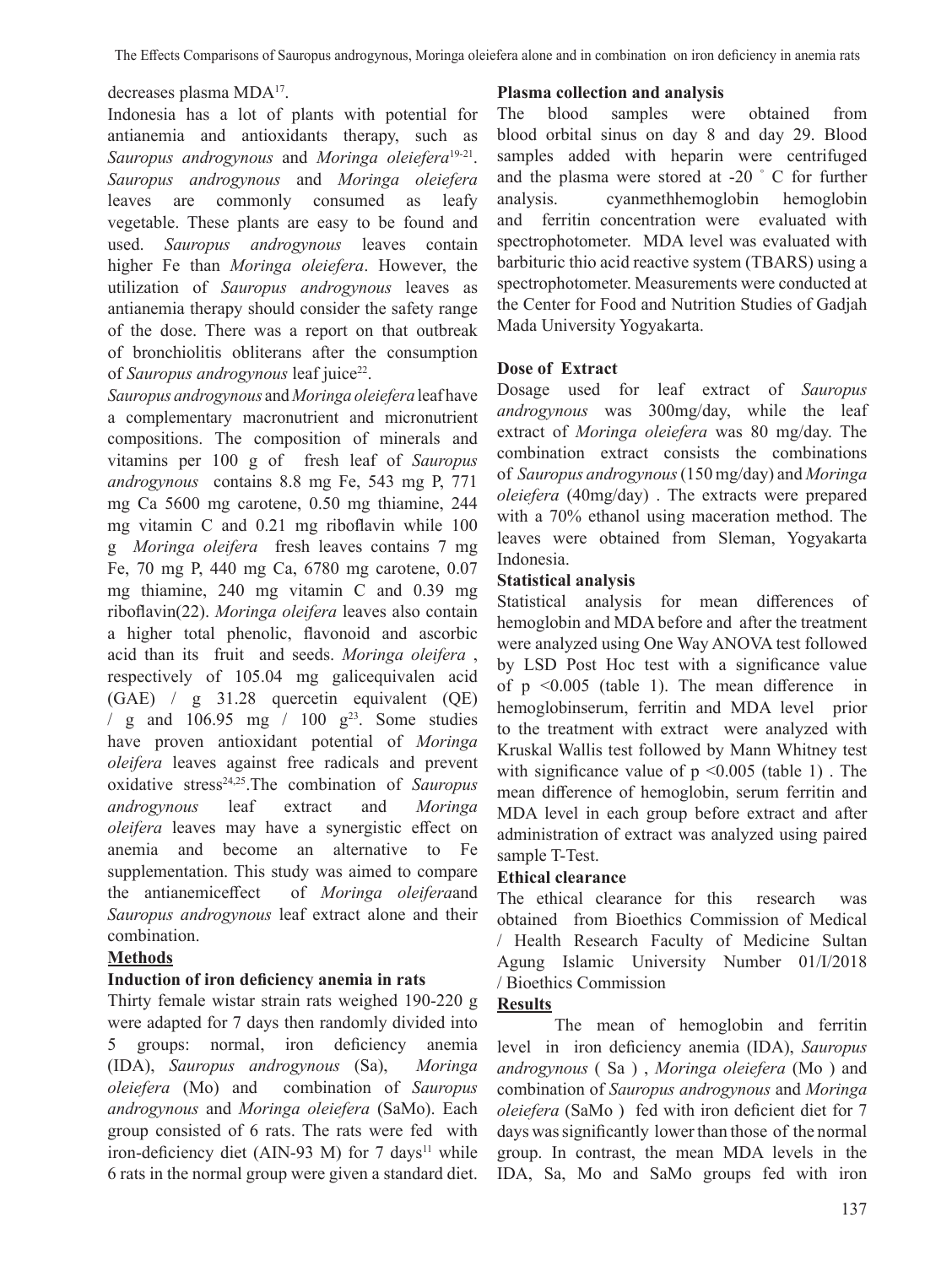deficient diet for 7 days was higher and significantly different from those of normal group. The mean haemoglobin, ferritin serum and MDA level in IDA, Sa, M o and SaMo combination fed with iron deficient for 7 days did not show significant differences (Table 1)

After the treatment for 21 days, the mean hemoglobin and ferritin levels in the 3 of treatment groups were higher than IDA group and lower than the normal group. In contrast, the mean MDA in the treatment group showed a

lower concentration than the IDA group, but higher than normal group (Table 1). The mean hemoglobin, ferritin and MDA after administration of the combination SaMo extract has been shown to be comparable to that of normal group. Likewise, the highest mean difference of hemoglobin and ferritin was found in the group given the combination extract SaMo. The mean difference in hemoglobin and ferritin in Sauropus androgynous group was higher than that of in Moringa oleiefera.

| <b>Variables</b>        | <b>Time</b> | <b>Normal</b>                  | <b>IDA</b>                     | Sa                               | Mo                              | <b>Combination of</b><br><b>SaMo</b> | $\mathbf{p}$ |
|-------------------------|-------------|--------------------------------|--------------------------------|----------------------------------|---------------------------------|--------------------------------------|--------------|
| Hb<br>(g/dl)            | $D-8$       | $14 \pm 0.14^{\circ}$          | $9.2 \pm$<br>0.34 <sup>b</sup> | $8.8 \pm 0.39^b$                 | $9.15 +$<br>0.32 <sup>b</sup>   | $9.08 \pm 0.16^b$                    | $0.180*$     |
|                         | $D-29$      | $13.7 \pm 0.29^{\rm a}$        | $8.9 \pm$<br>0.27 <sup>b</sup> | $12.02 +$<br>0.26 <sup>c</sup>   | $10.57 +$<br>$0.33^{d}$         | $12.81 \pm 0.18$ <sup>e</sup>        | $0.000*$     |
|                         | Δ           | $-0.29 \pm$<br>$0.19^{a}$      | $-0.25 \pm$<br>$0.12^{a}$      | $3.21 \pm$<br>0.58 <sup>b</sup>  | 1.42 $\pm$<br>0.55 <sup>c</sup> | 3.37 $\pm 0.24^b$                    | $0.000**$    |
| Ferritin<br>$(\mu g/l)$ | $D-8$       | $41.6 \pm 0.93$ <sup>a</sup>   | $9.3 \pm$<br>0.48 <sup>b</sup> | $10.06 \pm$<br>0.20 <sup>b</sup> | 9.73 $+$<br>0.83 <sup>b</sup>   | 9.69 $\pm 0.83^b$                    | $0.212**$    |
|                         | $D-29$      | $40.73 +$<br>$1.06^{\circ}$    | $9.21 +$<br>0.48 <sup>b</sup>  | 35.39 $+$<br>0.38c               | $33.9 \pm 0.3^{\rm d}$          | $39.15 \pm 0.51^e$                   | $0.000*$     |
|                         | Δ           | $-0.87 +$<br>0.60 <sup>a</sup> | $-0.16 +$<br>0.19 <sup>b</sup> | $25.33 +$<br>$0.52^{\circ}$      | $24.17 +$<br>1.30 <sup>c</sup>  | $29.46 + 0.94$ <sup>d</sup>          | $0.000**$    |
| <b>MDA</b><br>(mmol/ml) | $D-8$       | $1.64 +$<br>$0.13^{a}$         | $8.1 \pm$<br>0.24 <sup>b</sup> | 8.16 $+$<br>0.46 <sup>b</sup>    | 8.1 $\pm$ 0.22 <sup>b</sup>     | $8.19 + 0.33^b$                      | $0.961*$     |
|                         | $D-29$      | $1.83 +$<br>$0.12^{\rm a}$     | 8.3 $+$<br>0.21 <sup>b</sup>   | $2.92 \pm$<br>0.20 <sup>c</sup>  | 3.6 $\pm$ 0.15 <sup>d</sup>     | $2.3 +$<br>0.16 <sup>e</sup>         | $0.000*$     |
|                         | Δ           | $0.20 +$<br>0.11               | $0.20 \pm$<br>0.14             | $-5.23 \pm$<br>0.65              | $-4.50 \pm$<br>0.37             | $-5.82 + 0.46$                       | $0.000*$     |

Table 1 .Mean and Standard Deviation of Hemoglobin, Ferritin and MDA level

\* One Way Anova test, \*\*Kruskal Walis test. At D-8 the value of p between the IDA, Sa, Mo and combination groups, when compared to the normal group then  $p = 0.000$ . Different letters indicatesignificant differences  $p \le 0.005$ 



Figure 1. Mean hemoglobin h  $(g/dl)$ , ferritin ( $\mu$  g /l) and MDA (nmol  $/$  ml) before (D-8) and after (D-29) the administration of extract alone and in combination. Paired T-Test  $p \leq 0.005$ 

## **Discussion**

Iron is a major component needed in the formation of hemoglobin and erythropoiesis. In this currentstudy, induction of AIN93 -M-MX deficiency diet for 7 days were success in making iron deficiency in anemia rats marked by decreased level of serum hemoglobin and ferritin concentration by 35% and 77% respectively compared to the normal group given standard diet. Serum ferritin is an indicator that leads to iron storage in the body, where  $1 \mu g/L$  of serum ferritin is equivalent to  $120 \mu$  g of iron deposits per kg body weight. The decrease of serum ferritin signifies an iron depletion.

Sauropus androgynous leaves containing chlorophyll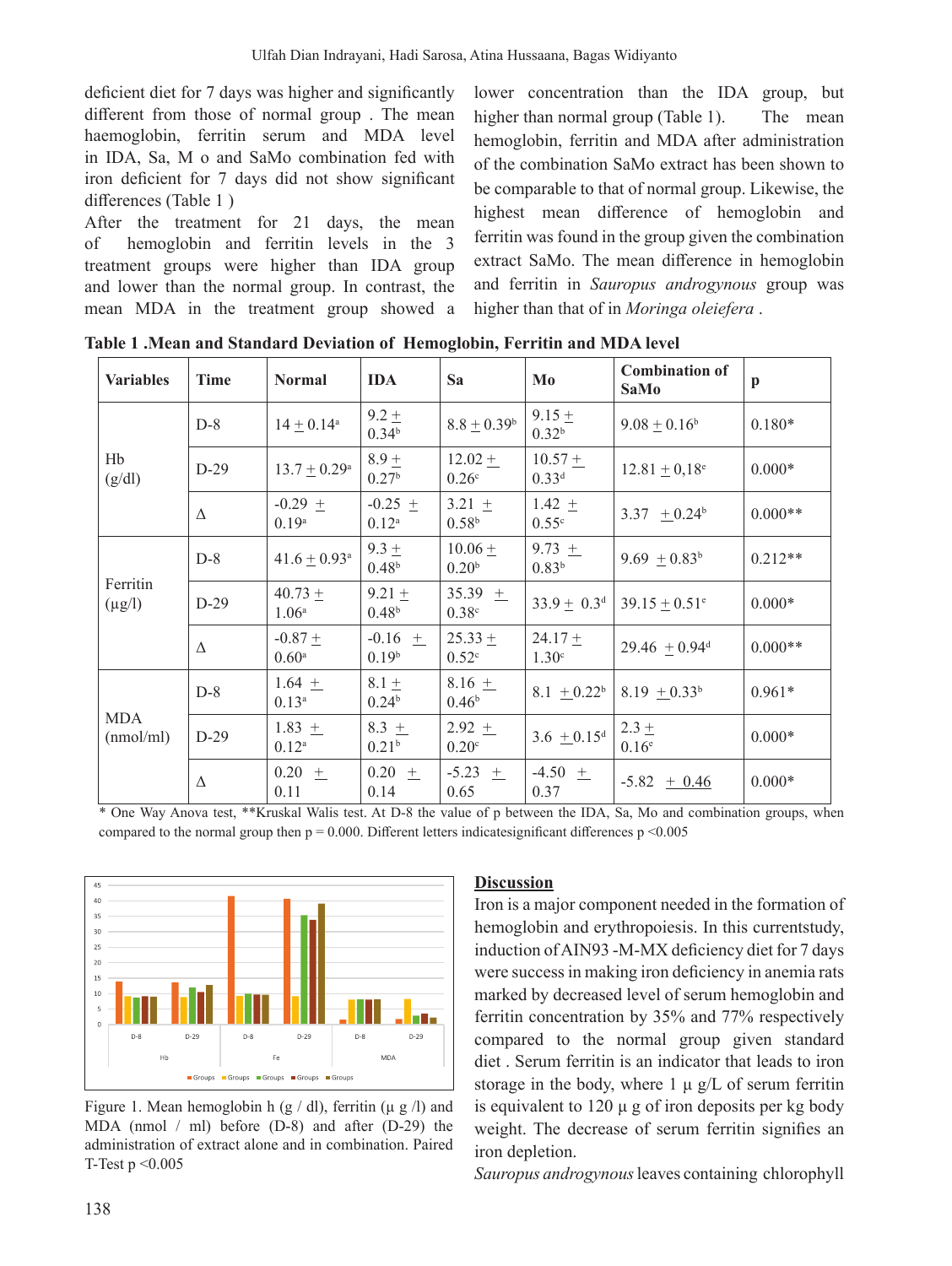have been shown to have antiemetic effect in female rats induced by sodium dinitrate, while the administration of *Moringa oleiefera* leaves also have been shown to have higher anti-anemic activity compared to iron tablet supplementation<sup>21</sup>. This may be due to the Fe content in fresh leaves of *Sauropus androgynous* higher than fresh leaves *Moringa oleiefera*. In this study, the administration of combination leaf extract of *androgynous Sauropus* and *Moringa oleiefera* for 21 days may increase mean haemoglobin and ferritin plasma in anemic rats . However, in this study, the number of Fe in each extract was no established. Interestingly, in the combination group of *Sauropus androgynous* leaves *- Moringa oleiefera* was found to have the highest increase by 41.08% and 75.25% respectively. The combination of *Sauropus androgynous* leaves and *Moringa oleiefera* may have a synergistic effect on anemia. The previous study showed that the 35 mg Fe diet from *Moringa oleiefera* effect on gene expression of liver hepcidin, transferrin, TRF-2, and ceruloplasmin<sup>21</sup>.

Iron isrequired forthe production of hemoglobin.The decrease of hemoglobin will cause the decrease of oxygen concentration in the body that can cause hypoxia. Hypoxia leads to oxidative stress. In iron deficiency anemia the concentration of SOD, CAT and GPx antioxidant enzymes are decreased<sup>17,26,27</sup>. Hypoxia and decreased concentrations of antioxidant enzymes play a role in lipid peroxidation and oxidative stress in erythrocytes. Oxidative stress on the erythrocyte membrane can cause erythrocytes in iron deficiency anemia to have higher rigidity than normal cells<sup>28</sup> so that erythrocyte is prone to undergo eryptosis $29$ . The degree of oxidative stress in this study was measured from the concentration of malondialdehyde (MDA).

On the other hand, post- supplementation of Fe tablets indicated an increase in lipid peroxidation through fenton reactions, damaging proteins and nucleic acids and causing oxidative stress(15,30). Previous research shown that supplementation of Fe tablets at the dose of 4.8 mg/100g BW for 4 weeks increase MDA concentration of rat liver and decrease SOD concentration and GPx15. The addition of antioxidant vitamins A, C and E in Fe supplementations can decrease MDA concentration and increase the concentration of GPx enzyme17.

Supplementation of combination extract of *Sauropus androgynous-Moringa oleiefera*leaves for 21 days can lowered the MDA concentration by 71.19%. These effects may be associated with a higher increase in Hb levels in the combination group so as to bind more oxygen than the extract alone. In addition, these effects may be correlated with antioxidant components of *Sauropus androgynous-Moringa oleiefera*leaves extract combination.

# **Conclusion**

The combination of the leaves extract of*Sauropusandrogynous* and *Moringa oleiefera* (SaMo) had increase hemoglobin and ferritin and lower MDA level compared to single extract in diet anemia-induced rats.

# **Acknowledgement**

This research was funded by the Faculty of Medicine, Sultan Agung Islamic University through an internal research program in 2017/2018.

# **Conflict of interest**

The researcher has no conflict of interest in this publication

## **Contribution of authors:**

Data and gathering and idea owner of this study : Ulfah Dian Indrayani

Study design: Ulfah Dian Indrayani

Data gathering: Ulfah Dian Indrayani, Atina Hussaana Writing and submission of manuscript: Ulfah Dian Indrayani, Hadi Sarosa, Atina Hussaana, Bagas Widiyanto

Editing and approval of final draft: Ulfah Dian Indrayani

#### **Reference:**

- Widjaja IR, Widjaja FF, Santoso LA, Wonggokusuma E. Anemia among children and adolescents in a rural area. *Paediatr Indones*. 2014;54(2):88–93. https://doi.org/10.14238/pi54.2.2014.88-93
- 2. Barkley JS, Kendrick KL, Codling K, Muslimatun S, Pachón H. Anaemia prevalence over time in Indonesia: Estimates from the 1997, 2000, and 2008

Indonesia Family Life Surveys. Asia Pac J Clin Nutr. 2015;24(3):452–5.

- 3. World Health Organization. the Global Prevalence of Anaemia in 2011. WHO Rep [Internet]. 2011;48. Available from: http://apps.who.int/iris/ bitstream/10665/177094/1/9789241564960 eng. pdf?ua=1
- 4. Badan Pengembangan dan Penelitian Kesehatan